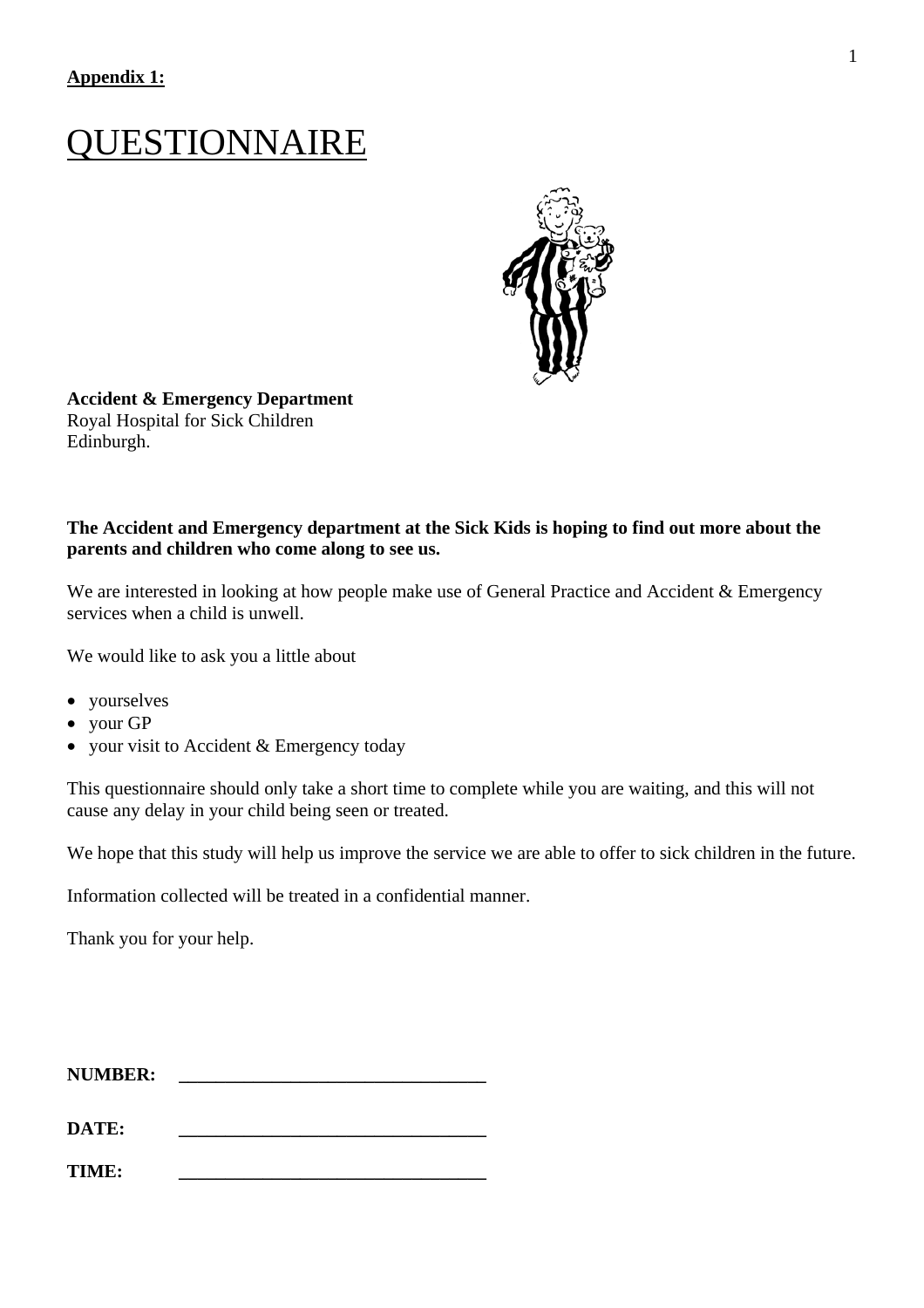## **SECTION A**

## **ABOUT YOU AND YOUR HOUSEHOLD**

| 1. How old is the child who needs to be seen?           |                        |                     |
|---------------------------------------------------------|------------------------|---------------------|
| 2. Is the child                                         |                        | <b>Male/Female?</b> |
| 3. Who is with the child?                               |                        |                     |
| mother                                                  |                        |                     |
| father                                                  |                        |                     |
| other                                                   |                        |                     |
| 4. Which of these describes your current circumstances? |                        |                     |
| married/living with partner                             |                        |                     |
| single parent                                           |                        |                     |
| legal guardian                                          |                        |                     |
| 5. Do you have any other children living at home?       |                        | <b>YES/NO</b>       |
| 6. What age are they?                                   |                        |                     |
|                                                         |                        |                     |
|                                                         |                        |                     |
| 7. Can you tell us your Post Code                       |                        |                     |
| 8. Is the home you live in                              |                        |                     |
| owned/mortgaged                                         | private tenancy $\Box$ |                     |
| council tenancy                                         | other (specify)        |                     |
| 9. Which of the following applies to you?               |                        |                     |
| working full time                                       | unemployed             |                     |
| working part time                                       | other (specify)        |                     |
| caring for home/<br>family                              |                        |                     |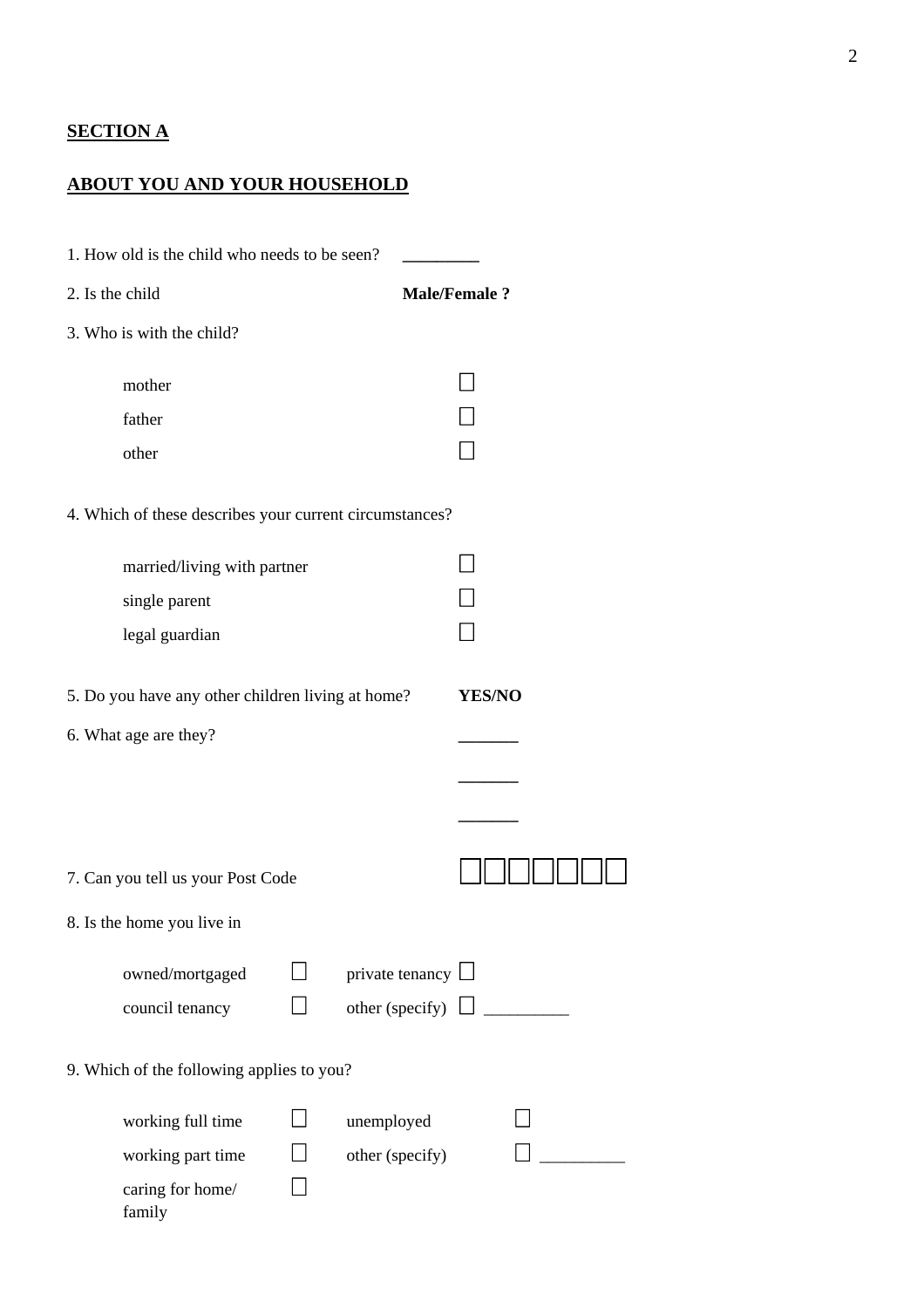## **SECTION A** continued

| 10. Do you or your partner own a car?              | <b>YES/NO</b> |
|----------------------------------------------------|---------------|
| 11. Do you have your own telephone?                | <b>YES/NO</b> |
| 12. At what age did you leave full time education? | vears         |

## **SECTION B**

## **ABOUT YOUR VISIT TO ACCIDENT & EMERGENCY**

|                                                                                                                                          | 13. Have you attended A & E here at the Sick Kids before?            |  |                                | YES/NO |
|------------------------------------------------------------------------------------------------------------------------------------------|----------------------------------------------------------------------|--|--------------------------------|--------|
| 14. If you have, can you remember how often you have been<br>here in the past 12 months, either with this child or another? _______times |                                                                      |  |                                |        |
|                                                                                                                                          | 15. Are you attending $A \& E$ because the child has a problem with: |  |                                |        |
|                                                                                                                                          | an illness<br>an injury<br>not sure                                  |  |                                |        |
|                                                                                                                                          | 16. For how long has the child had this problem?                     |  |                                |        |
|                                                                                                                                          | 17. How serious do you think the illness/injury is?                  |  |                                |        |
|                                                                                                                                          | not serious at all                                                   |  | fairly serious                 |        |
|                                                                                                                                          | not very serious                                                     |  | very serious                   |        |
|                                                                                                                                          | not sure                                                             |  |                                |        |
|                                                                                                                                          | 18. How worried are you about the illness/injury?                    |  |                                |        |
|                                                                                                                                          | not worried at all<br>not very worried<br>not sure                   |  | fairly worried<br>very worried |        |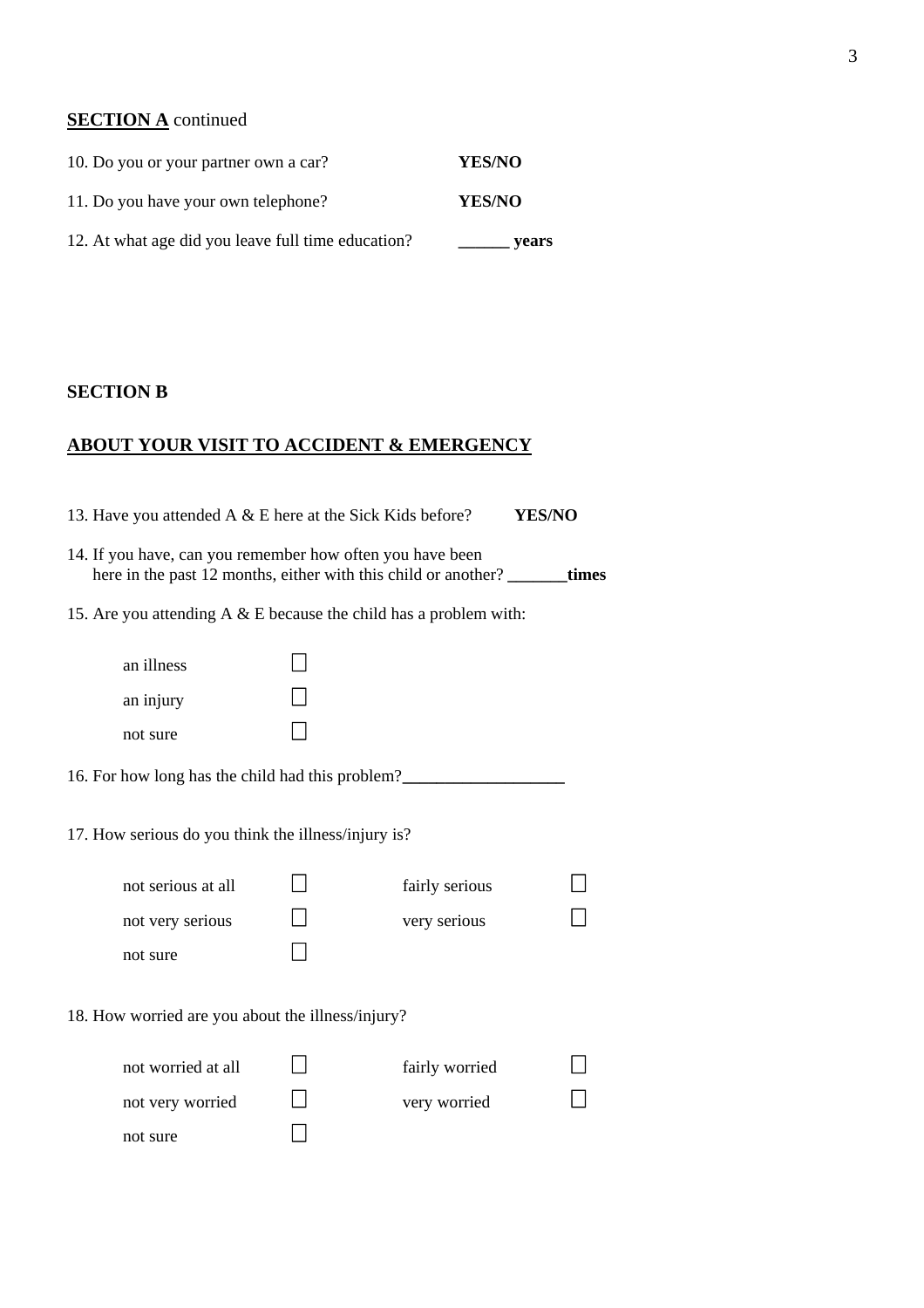#### 4

#### **SECTION B** continued

| 19. Did you think that the illness/injury needed to be assessed: |
|------------------------------------------------------------------|
|------------------------------------------------------------------|

| straight away?     |  |
|--------------------|--|
| same day?          |  |
| within a few days? |  |

20. Have you taken any action yourselves to try to treat the illness/injury? **YES/NO** If so, what have you done?

**\_\_\_\_\_\_\_\_\_\_\_\_\_\_\_\_\_\_\_\_\_\_\_\_\_\_\_\_\_\_\_\_\_\_\_\_\_\_\_\_\_\_\_\_\_\_\_\_\_\_\_\_\_\_\_\_\_\_\_\_\_\_\_\_** 

### 21. Would you describe yourself as a worrier?

| all of the time  | a little of the time |  |
|------------------|----------------------|--|
| most of the time | none of the time     |  |
| some of the time |                      |  |

22. Did you get advice from any of the following before coming along to A  $\&$  E?

| relative                            | Pharmacist             |  |
|-------------------------------------|------------------------|--|
| friend/neighbour                    | your GP surgery        |  |
| school/nursery                      | $A \& E \text{ staff}$ |  |
| over phone                          |                        |  |
| 23. How did you get up to A $& E$ ? |                        |  |
| walked                              | public transport       |  |
| own car                             | taxi                   |  |
| lift in other car                   | ambulance              |  |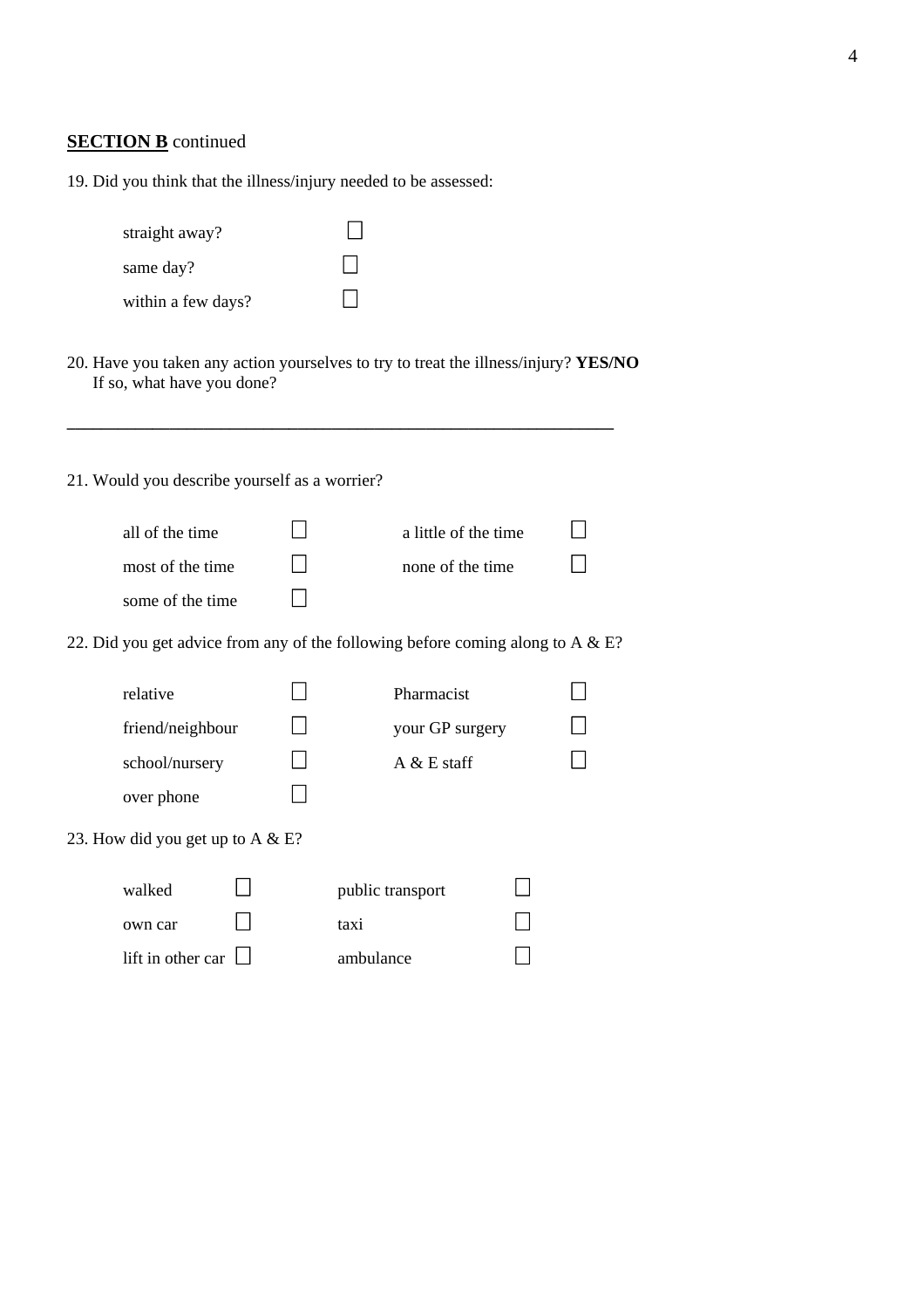## **SECTION C**

No-one/answer

 $\Box$ 

machine

## **ABOUT YOUR GP**

| 24. Is the child registered with a GP?                                      |                           |                                   | YES/NO                    |                             |
|-----------------------------------------------------------------------------|---------------------------|-----------------------------------|---------------------------|-----------------------------|
| 25. How do you find trying to arrange:                                      |                           |                                   |                           |                             |
| a non-urgent appointment with a GP?<br>a)                                   |                           |                                   |                           |                             |
| very easy<br>quite easy<br>neither easy or difficult                        |                           | quite difficult<br>very difficult |                           |                             |
| an urgent appointment with a GP?<br>b)                                      |                           |                                   |                           |                             |
| very easy<br>quite easy<br>neither easy or difficult                        |                           | quite difficult<br>very difficult |                           |                             |
| to see a GP outside of normal surgery hours?<br>c)                          |                           |                                   |                           |                             |
| very easy                                                                   |                           | quite difficult                   |                           |                             |
| quite easy                                                                  |                           | very difficult                    |                           |                             |
| neither easy or difficult                                                   |                           | never had to                      |                           |                             |
| 26. Did you try to contact a GP before coming along to A $\&$ E?            |                           |                                   | YES/NO                    |                             |
| 27. Do you know how to contact a GP outside of normal surgery hours? YES/NO |                           |                                   |                           |                             |
| 28. If you did try to contact a GP, who did you speak to and where?         |                           |                                   |                           |                             |
| Please tick all the boxes that apply to you                                 |                           |                                   |                           |                             |
| Receptionist                                                                | <b>Just over</b><br>phone | At own GP<br>surgery              | At GP emergency<br>centre | <b>During home</b><br>visit |
| Nurse/health visitor                                                        |                           |                                   |                           |                             |
| GP                                                                          |                           |                                   |                           |                             |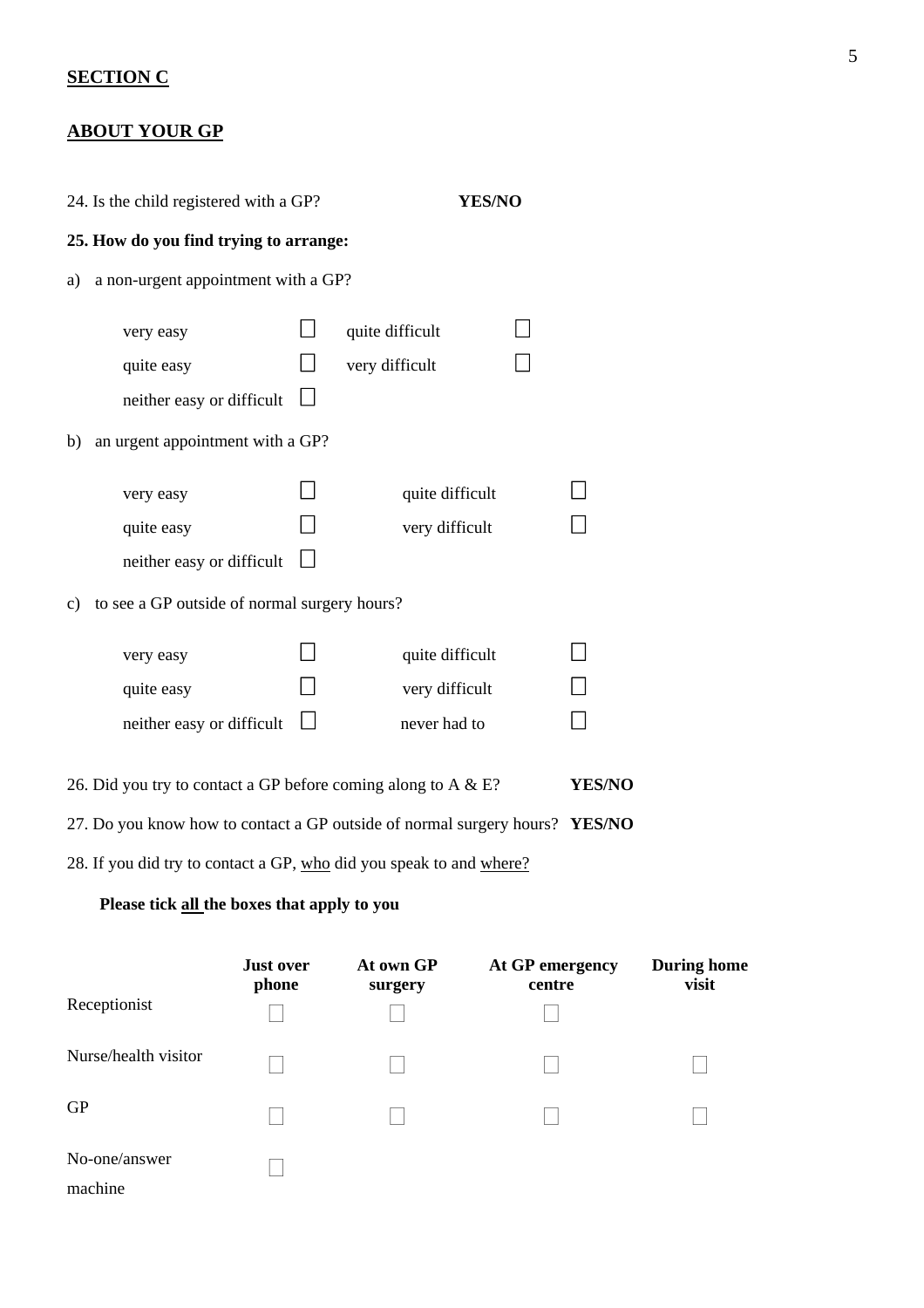## **SECTION C** continued

| 29. What happened when you contacted the GP?                                                           |  |                      |  |
|--------------------------------------------------------------------------------------------------------|--|----------------------|--|
| told how you might treat the problem yourself<br>$\bullet$<br>and to wait and see if things got better |  |                      |  |
| received treatment and able to stay at home<br>٠                                                       |  |                      |  |
| told to take the child up to A $\&$ E<br>$\bullet$                                                     |  |                      |  |
| 30. How satisfied were you with the advice/treatment given?                                            |  |                      |  |
| very satisfied                                                                                         |  | not very satisfied   |  |
| fairly satisfied                                                                                       |  | not satisfied at all |  |
| not sure                                                                                               |  |                      |  |

31. Do you have any comments you would like to make about GP services?

\_\_\_\_\_\_\_\_\_\_\_\_\_\_\_\_\_\_\_\_\_\_\_\_\_\_\_\_\_\_\_\_\_\_\_\_\_\_\_\_\_\_\_\_\_\_\_\_\_\_\_\_\_\_\_\_\_\_\_\_\_

**\_\_\_\_\_\_\_\_\_\_\_\_\_\_\_\_\_\_\_\_\_\_\_\_\_\_\_\_\_\_\_\_\_\_\_\_\_\_\_\_\_\_\_\_\_\_\_\_\_\_\_\_\_\_\_\_\_\_\_\_\_**

**\_\_\_\_\_\_\_\_\_\_\_\_\_\_\_\_\_\_\_\_\_\_\_\_\_\_\_\_\_\_\_\_\_\_\_\_\_\_\_\_\_\_\_\_\_\_\_\_\_\_\_\_\_\_\_\_\_\_\_\_\_** 

**\_\_\_\_\_\_\_\_\_\_\_\_\_\_\_\_\_\_\_\_\_\_\_\_\_\_\_\_\_\_\_\_\_\_\_\_\_\_\_\_\_\_\_\_\_\_\_\_\_\_\_\_\_\_\_\_\_\_\_\_\_** 

**\_\_\_\_\_\_\_\_\_\_\_\_\_\_\_\_\_\_\_\_\_\_\_\_\_\_\_\_\_\_\_\_\_\_\_\_\_\_\_\_\_\_\_\_\_\_\_\_\_\_\_\_\_\_\_\_\_\_\_\_\_**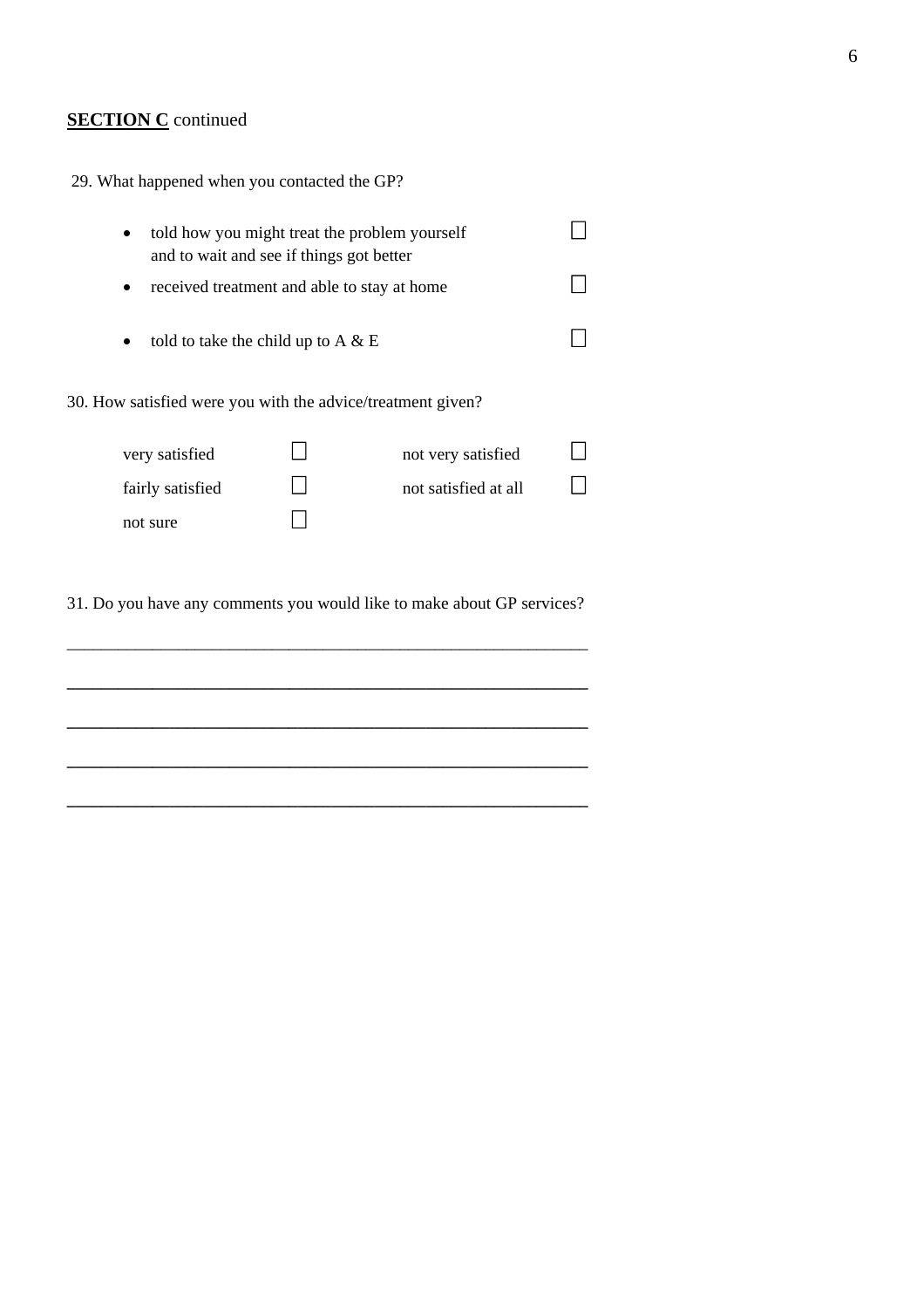## **SECTION D**

## **USING GP/ACCIDENT & EMERGENCY SERVICES**

There are a number of reasons why parents may decide to come straight up to A & E with their child without contacting a GP first. Some are listed below.

### **Please tick those that you feel apply to you today:**

| Unable to contact GP                                   |  |
|--------------------------------------------------------|--|
| No confidence in GP                                    |  |
| Child's problem more appropriate for A&E               |  |
| GP would have referred child to A&E anyway             |  |
| Advised to take child straight to A&E by somebody else |  |
| Child will be seen more quickly in A&E                 |  |
| Child already been seen at Sick Kids with same problem |  |
| Easier to get to A&E than GP surgery                   |  |
| Easier to get to A&E than GP emergency centre          |  |
| A&E more convenient because of my working hours        |  |
| A&E more convenient because of child care arrangements |  |
| Doctors at Sick Kids more experienced                  |  |
| Get better treatment at Sick Kids                      |  |
|                                                        |  |

Anything else? \_\_\_\_\_\_\_\_\_\_\_\_\_\_\_\_\_\_\_\_\_\_\_\_\_\_\_\_\_\_\_\_\_\_\_\_\_\_\_\_\_\_\_\_\_\_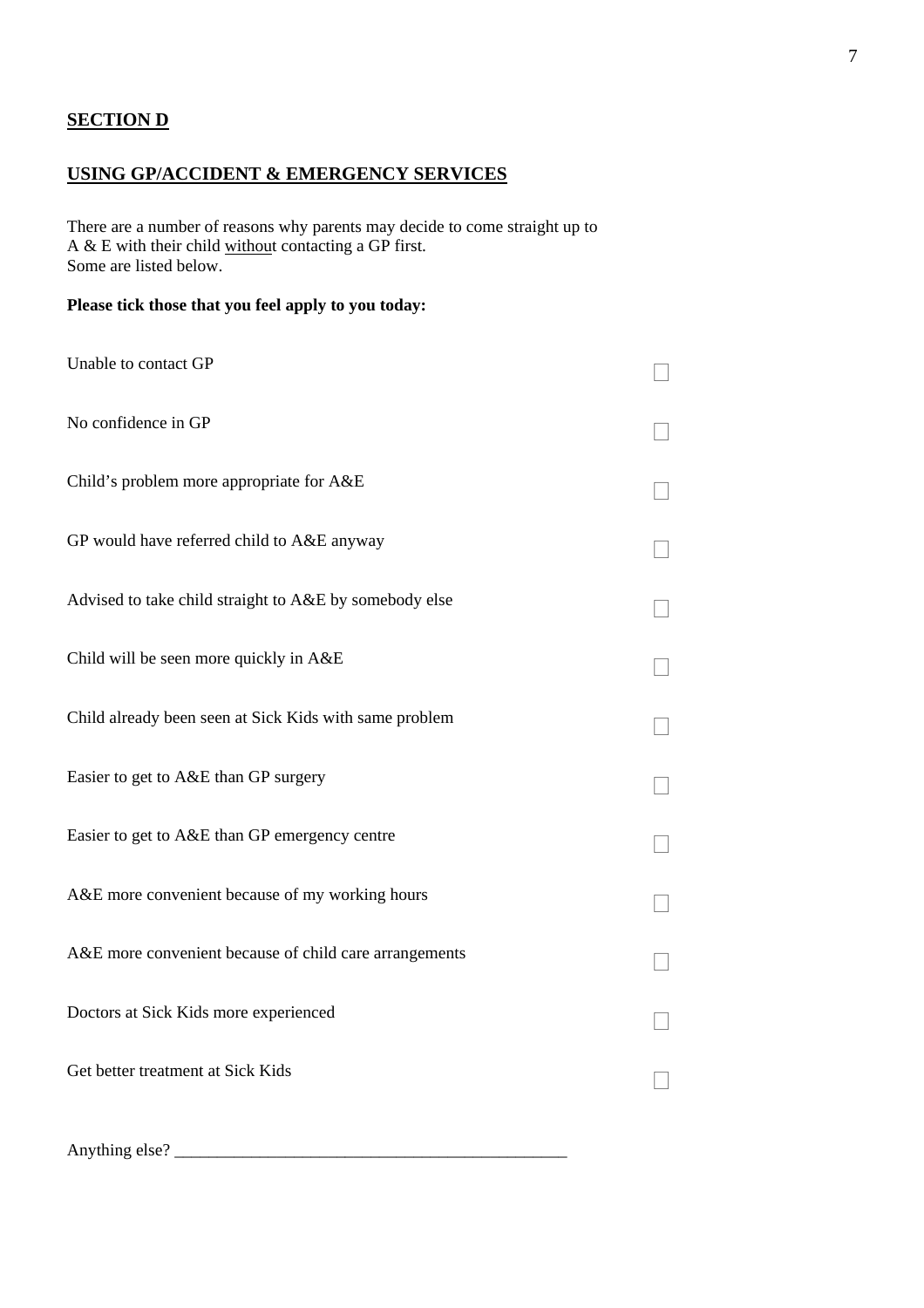#### **SECTION D**

#### **USING GP/ACCIDENT & EMERGENCY SERVICES**

Having been in contact with a GP, as well as being told to attend or referred, there are other reasons why parents may decide to come up to  $A \& B$ . Some are listed below.

#### **Please tick those that you feel apply to you today:**

| Only offered advice over phone                                                                               |  |
|--------------------------------------------------------------------------------------------------------------|--|
| GP unable to see child quickly enough                                                                        |  |
| Child seen by GP but not getting any better                                                                  |  |
| Not happy with GP advice/treatment                                                                           |  |
| Wanted second opinion on child's problem                                                                     |  |
| No confidence in GP                                                                                          |  |
| Child seen by GP and referred to out patient clinic at Sick Kids but not<br>prepared to wait for appointment |  |

Anything else? \_\_\_\_\_\_\_\_\_\_\_\_\_\_\_\_\_\_\_\_\_\_\_\_\_\_\_\_\_\_\_\_\_\_\_\_\_\_\_\_\_\_\_\_\_\_\_\_